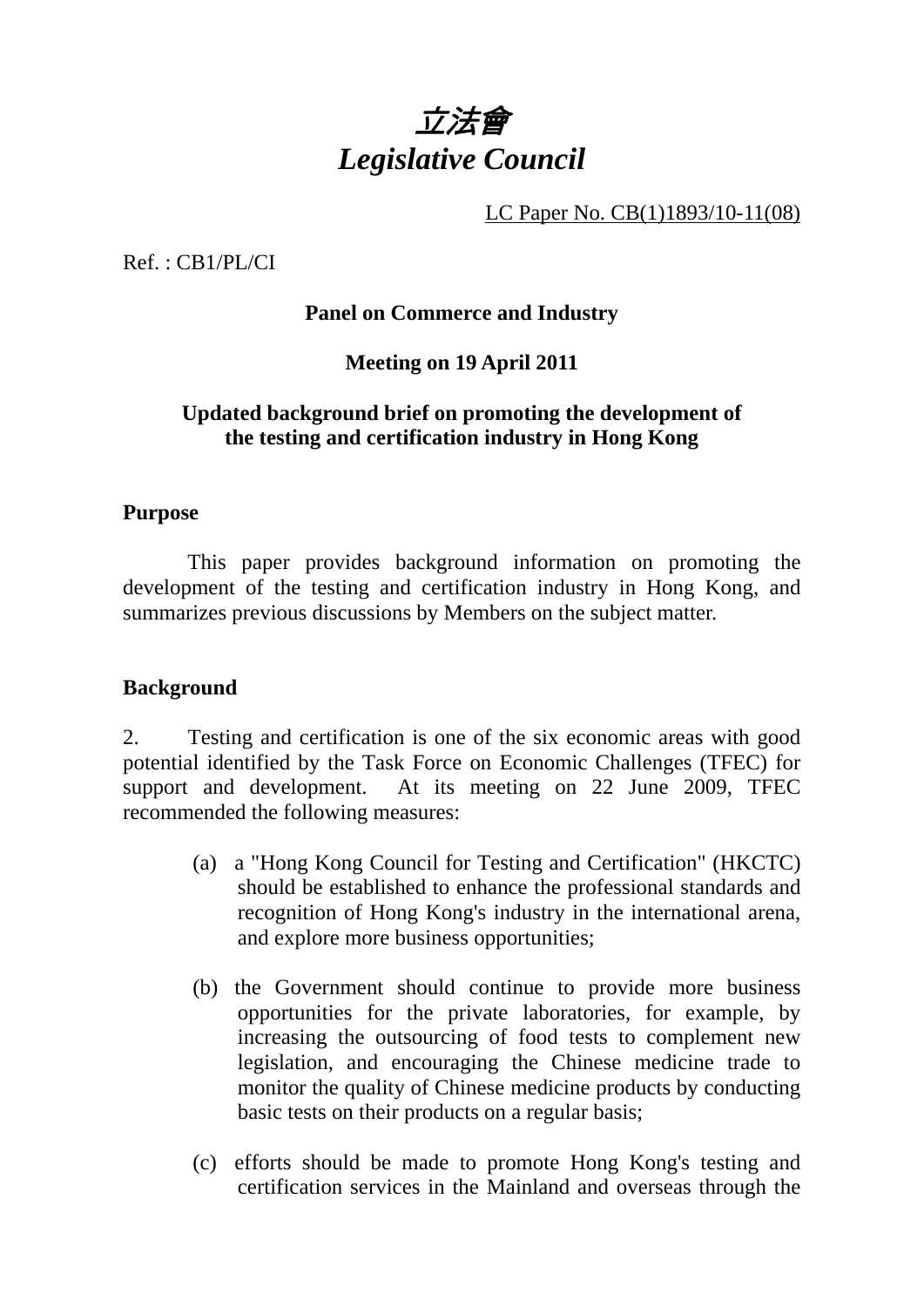Hong Kong Productivity Council, the Trade Development Council and the Government's Economic and Trade Offices;

- (d) the HKSAR Government should pursue discussions with the Mainland authorities through the Mainland and Hong Kong Closer Economic Partnership Arrangement (CEPA) to seek their agreement to recognize the testing reports of Hong Kong-accredited laboratories; and
- (e) the Government should strengthen vocational training programmes for the industry.

3. In September 2009, the Government established the HKCTC to drive the development of the industry, to raise its professional standards, and to enhance the recognition of the industry in the international arena by building up a brand name for Hong Kong's testing and certification services. The priority task of the HKCTC is to work with the industry to formulate a three-year market-driven development plan within six months for submission to the Chief Executive.

### **Previous discussions**

4. The Panel on Commerce and Industry (the Panel) held three meetings to discuss the development of the testing and certification industry in Hong Kong on 17 November, 15 December 2009 and 20 April 2010 respectively. The Panel was also briefed on the proposal to create a supernumerary Administrative Officer Staff Grade C post at D2 level in the Innovation and Technology Commission, for a period of two years from 16 March 2010 to 15 March 2012, to provide support to the HKCTC in formulating and implementing a development plan for the testing and certification industry. Panel members generally supported the development of the testing and certification industry in Hong Kong.

5. Whilst some Panel members shared the industry's concern that HKCTC should in future refrain from competing with the private sector in the provision of direct services relating to testing and certification to avoid unfair competition. Some other members however opined that HKCTC should serve as a platform for the promotion of the local industry without competing with the private sector. The Administration assured members that HKCTC was mindful of its role and would not provide any direct testing and certification services to the market.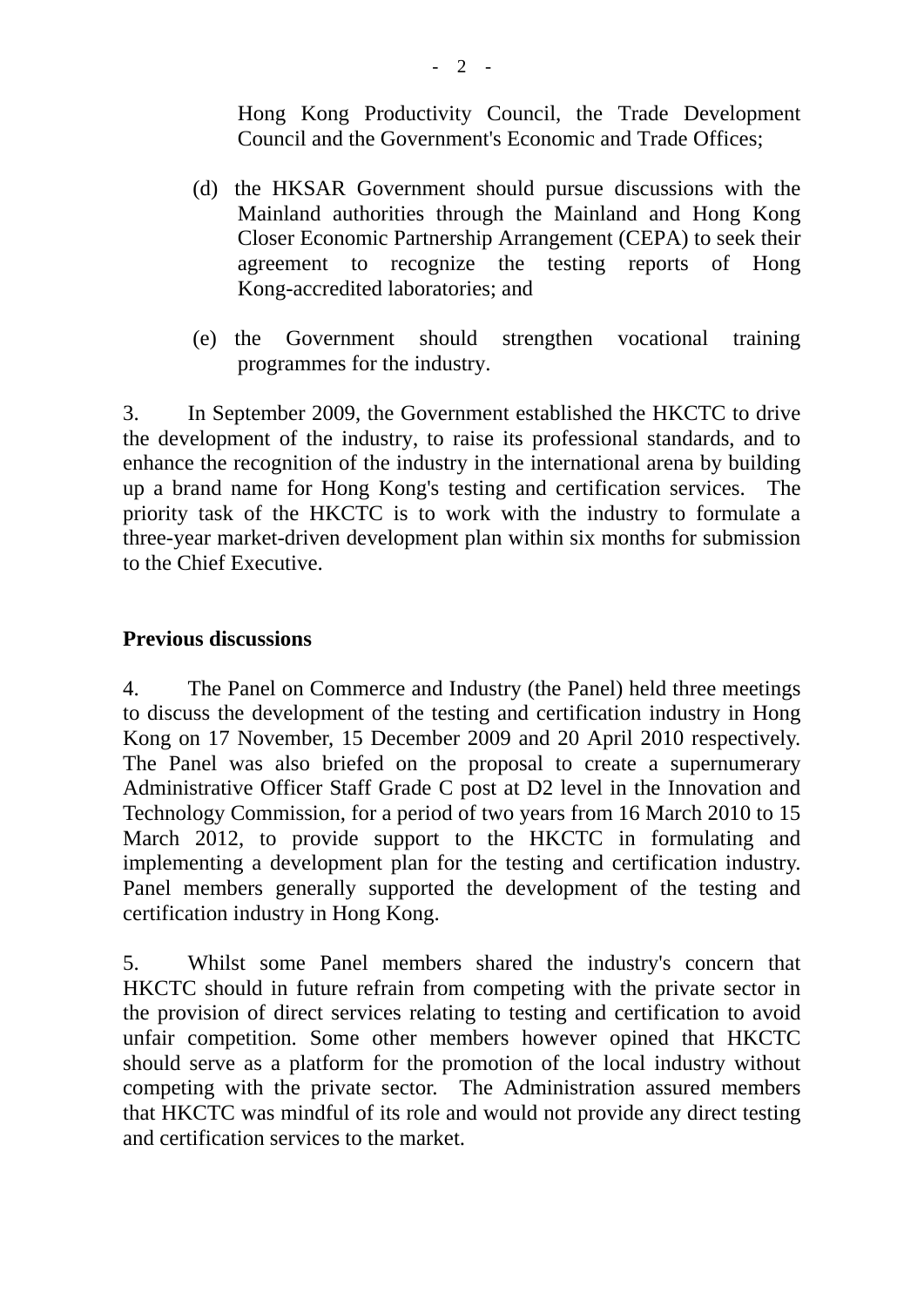6. Some Panel members considered that the emerging trades, including the software sector of the information and communications technologies (ICT) trade, should not be neglected. They called on the Administration to spearhead the development of software certification and to develop the ICT related industries, including certification of software and IT professionals, cloud computing, information storage and security software. The Administration assured members that HKCTC would press ahead with its work in relation to these selected trades and the relevant emerging trades, including ICT, for close monitoring of developments.

7. Some Panel members suggested that the Administration should capitalize on its international status in testing and certification by expediting the development of the industry in Hong Kong and helping local enterprises tap the Mainland domestic market in view of its strong demand for testing and certification service. Interim measures and the long-term plan for grooming of talent should also be formulated for the testing and certification industry. Consideration should be given to recruiting hi-end professionals from overseas to cope with the demand.

8. Some Panel members also opined that Hong Kong should leverage on its advantage as China's gateway to the world and strive for the recognition of the testing reports from Hong Kong's accredited laboratories by all the Mainland cities and municipalities. They also urged the Administration to ensure that the standards adopted in Hong Kong should be in line with internationally recognized ones to avoid controversies.

9. Some Panel members suggested that as the Administration was exploring the feasibility of developing the Lok Ma Chau Loop with higher education as the leading land use, complemented with hi-tech research and development (R&D) as well as cultural and creative industries, consideration should be given to providing more land in the border area for the construction of laboratories for the testing of food and medicine from the Mainland to leverage on the locational advantage.

# **Recent developments**

10. At the Panel meeting on 15 February 2011, the Administration briefed members on the gist of the Hong Kong/Shenzhen Co-operation Meeting (the Meeting) held on 6 December 2010. Members noted that the Innovation and Technology Commission had entered into agreements with the Shenzhen Entry-Exit Inspection and Quarantine Bureau, and the Market Supervision Administration of Shenzhen Municipality respectively to enhance mutual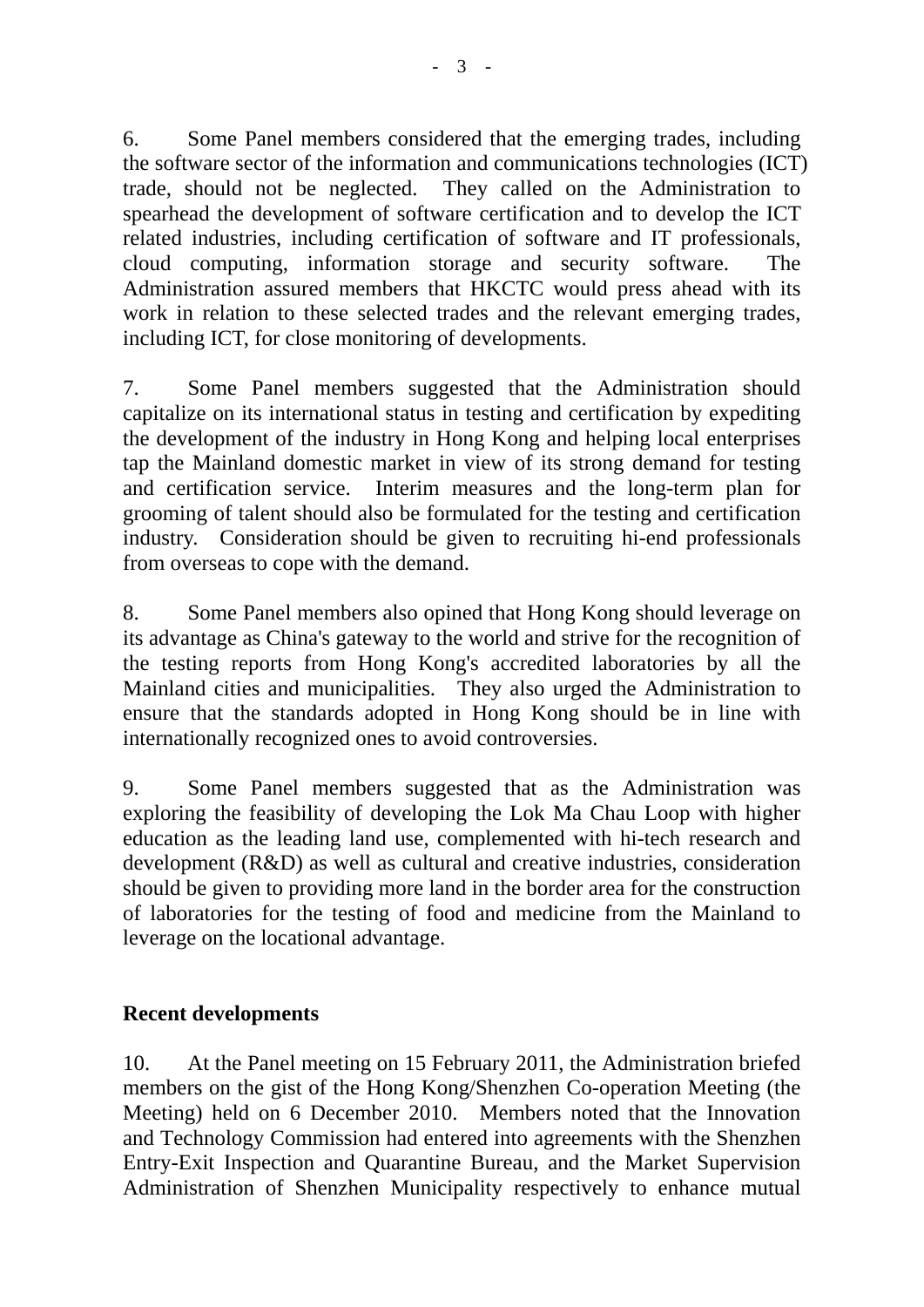understanding of each other's systems and to strengthen exchanges and collaboration in testing and certification. The agreements would pave the way for Hong Kong's testing and certification industry to provide wider range of services for Shenzhen in future, facilitate trade between the two places and promote development of the testing and certification industry in the region.

11. In March 2011, the Administration updated the Panel on the latest progress of the work of the HKSAR in complementing the National 12th Five-Year Plan. Members noted that the "Outline of the Twelfth Five-Year Plan for the National Economic and Social Development of the People's Republic of China" (the National 12-5 Plan) was endorsed at the Fourth Session of the  $11<sup>th</sup>$  National People's Congress and promulgated officially on 16 March 2011. An individual chapter was dedicated to the Hong Kong and Macao Special Administrative Regions (the Dedicated Chapter), whereby the deepening of co-operation between the Mainland and Hong Kong, as well as the functions and positioning of Hong Kong in the overall national development were elevated to the national strategic level.

12. Panel members noted that the Dedicated Chapter emphasized, among others, the Central Authorities' support for Hong Kong in nurturing emerging industries and developing the six industries (namely, medical services, environmental industries, testing and certification, education services, innovation and technology, and cultural and creative industries) where Hong Kong enjoyed clear advantages. The relevant statements would help the six industries extend the fields of co-operation and scope of service in the Mainland. Through interactive co-operation efforts, the development of the six industries could in turn help upgrade the country's industry structure, particularly the development of service industries.

# Special meeting of the Finance Committee on 21 March 2011

13. At the special meeting of the Finance Committee to examine the Estimates of Expenditure 2011-2012 on 21 March 2011, Members raised questions on the promotion of testing and certification services. Members noted that HKCTC had set up a panel for each of the 4 selected trades, namely Chinese medicine, construction materials, food and jewellery, comprising members from the relevant trade, the testing and certification industry, academia, relevant Government departments and public bodies. These panels provided a co-operation platform for stakeholders to develop and promote new testing and certification services in the focus trades.

14. Members also noted that the Administration had taken steps to implement Supplement VII to the Mainland and Hong Kong Closer Economic Partnership Arrangement regarding access of Hong Kong's testing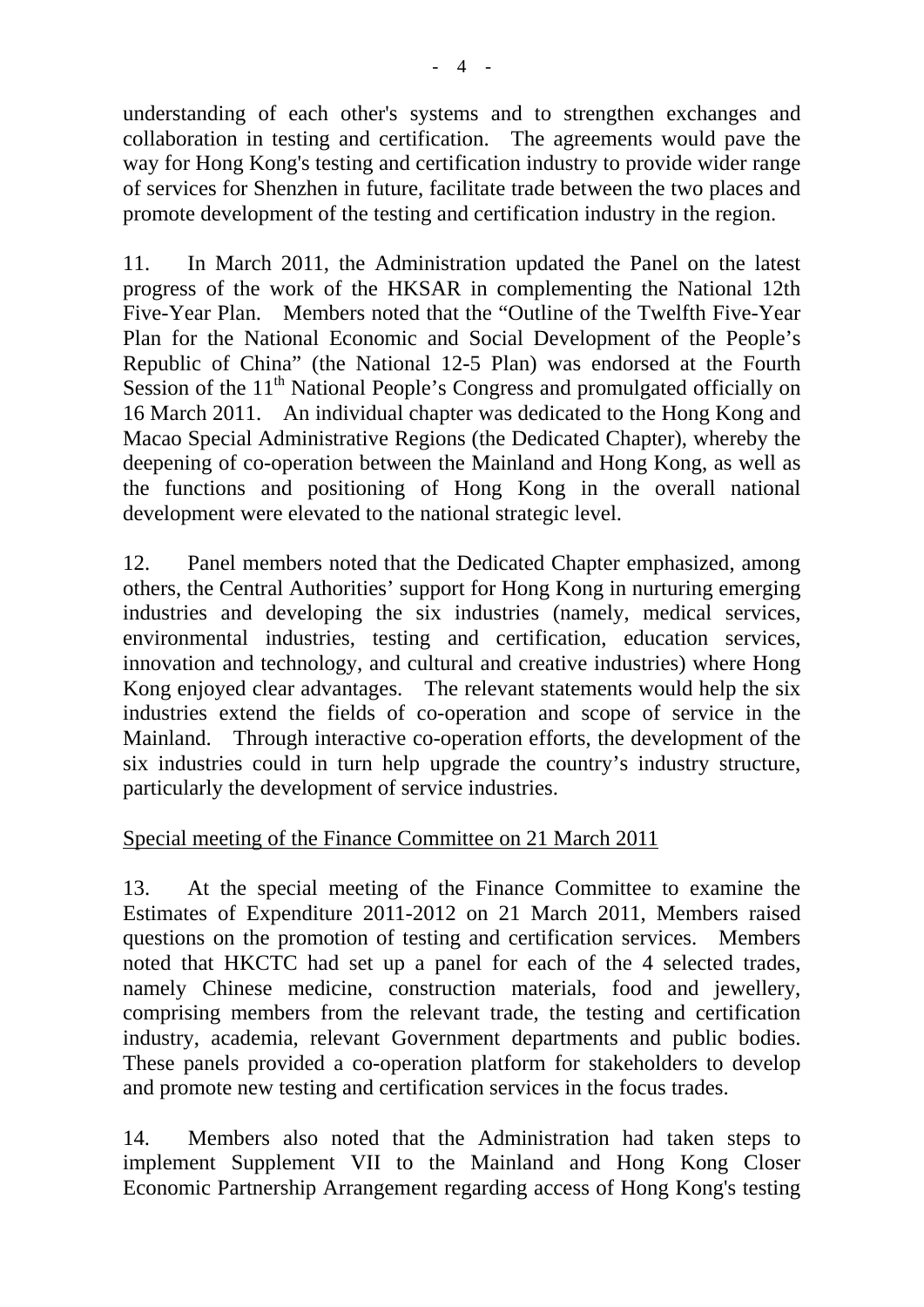and certification services to the Mainland market. Starting from 2011, testing organizations in Hong Kong could undertake product testing for the China Compulsory Certification System on a pilot basis for 4 types of products processed in Hong Kong (i.e. toys, circuit installations, information technology equipment and lighting apparatus). The Administration would assist the industry in implementing the pilot scheme.

## **Latest position**

15. The Administration will brief the Panel on 19 April 2011 on the progress of work in promoting innovation and technology, including the latest development of testing and certification industry, and the plan for further work in the next 12 months.

### **Relevant papers**

Information papers provided by the Administration for the Commerce and Industry Panel meeting on 17 November 2009 http://www.legco.gov.hk/yr09-10/english/panels/ci/papers/ci1117cb1-341-6-e .pdf

Background brief prepared by the Legislative Council Secretariat for the Commerce and Industry Panel meeting on 17 November 2009 http://www.legco.gov.hk/yr09-10/english/panels/ci/papers/ci1117cb1-341-7-e .pdf

Minutes of the Panel meeting on 17 November 2009 http://www.legco.gov.hk/yr09-10/english/panels/ci/minutes/ci20091117.pdf

Information papers provided by the Administration for the Commerce and Industry Panel meeting on 15 December 2009 http://www.legco.gov.hk/yr09-10/english/panels/ci/papers/ci1215cb1-614-5-e .pdf

Minutes of the Panel meeting on 15 December 2009 http://www.legco.gov.hk/yr09-10/english/panels/ci/minutes/ci20091215.pdf

Report of the Hong Kong Council for Testing and Certification http://www.legco.gov.hk/yr09-10/english/panels/ci/papers/ci0420cb1-1529-1 e.pdf